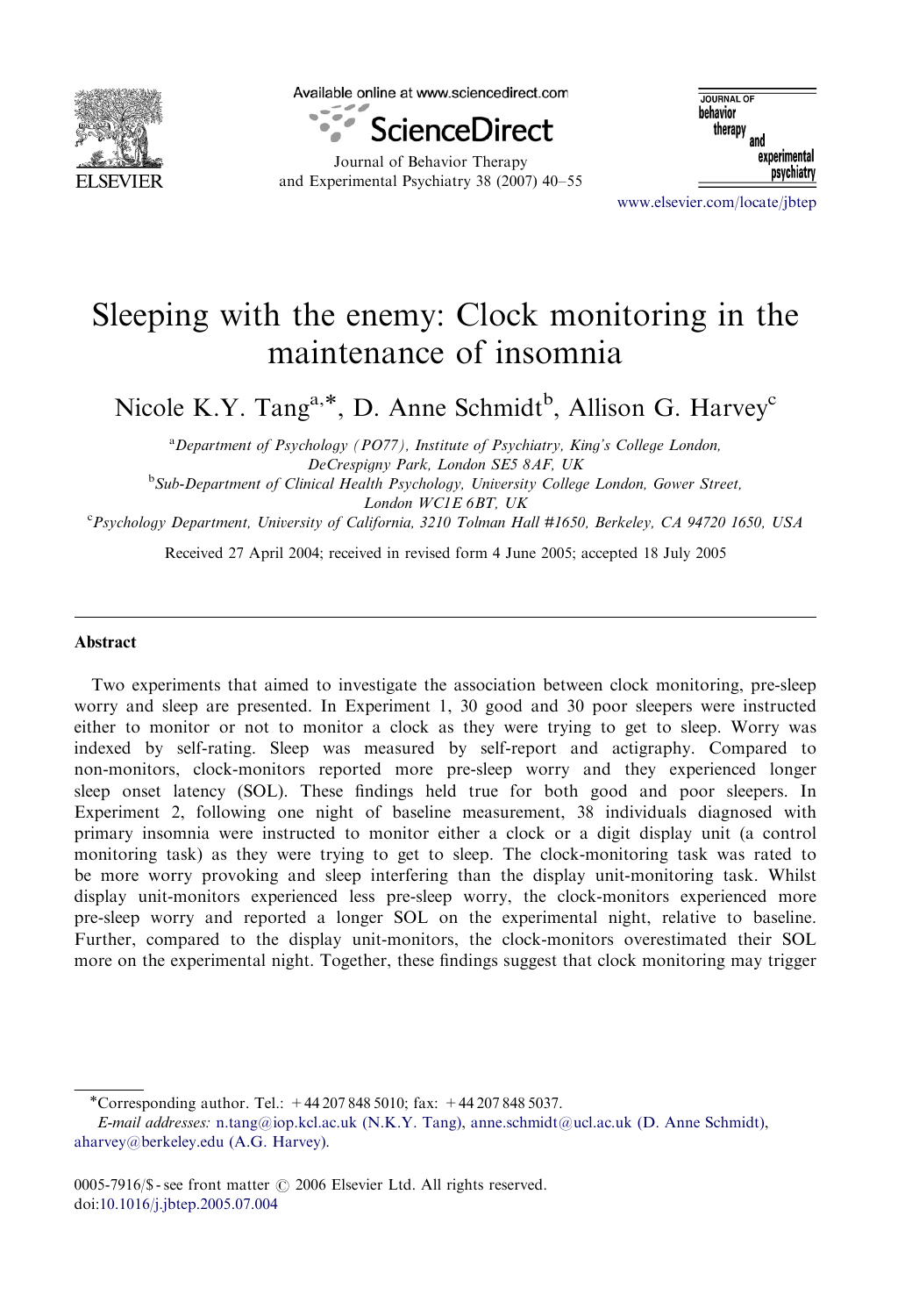pre-sleep worry and serve to maintain insomnia by fuelling pre-sleep worry and exacerbating misperception of sleep.

 $\odot$  2006 Elsevier Ltd. All rights reserved.

Keywords: Misperception; Attention; Monitoring; Worry; Insomnia; Sleep

# 1. Introduction

There is ample evidence that individuals with insomnia attribute their difficulty with sleep to excessive pre-sleep worry. People with insomnia are 10 times more likely to cite cognitive arousal as central to their sleep disturbance compared to somatic arousal ([Lichstein](#page-15-0) & [Rosenthal, 1980](#page-15-0)). Further, on the Sleep Disturbance Questionnaire, the items implicating cognition as the major cause of the sleep disturbance (e.g., 'My minds keeps turning things over', 'I am unable to empty my mind') are the most highly rated ([Espie,](#page-14-0) [Brooks,](#page-14-0) & [Lindsay, 1989](#page-14-0); [Harvey, 2000\)](#page-14-0). Whilst previous research has carefully documented the content of the pre-sleep worry [\(Harvey, 2000](#page-14-0); [Watts, Coyle,](#page-15-0) [& East,](#page-15-0) [1994](#page-15-0); [Wicklow](#page-15-0) & [Espie, 2000\)](#page-15-0), a key question that remains unanswered is what triggers and maintains this excessive pre-sleep worry.

Attentional bias toward threat-related material has been implicated as a trigger to threat perception and excessive worry across a range of psychological disorders ([Beck, Emery,](#page-14-0) & [Greenberg, 1985](#page-14-0); [Clark, 1999](#page-14-0); [Ehlers & Breuer, 1992\)](#page-14-0). In the context of insomnia, a recent cognitive model of insomnia [\(Harvey, 2002\)](#page-14-0) and clinical observation ([Bearpark, 1994;](#page-14-0) [Hauri, 1991](#page-15-0); [Morin, 1993\)](#page-15-0) have implicated an attentional bias in the form of 'clock watching' during the pre-sleep period to be a trigger to excessive pre-sleep worry. Specifically, it has been proposed that periodic monitoring of the clock, during the pre-sleep period, to see how long it is taking to fall asleep will fuel worry about not getting to sleep. Escalating worry, in turn, is suggested to contribute to difficulty achieving sleep onset ([Harvey, 2002\)](#page-14-0). Whilst such a suggestion has intuitive appeal, the hypothesised links between clock monitoring, pre-sleep worry and difficulty achieving sleep onset have not been tested empirically. Hence, the present paper presents two interlinked experiments that sought to investigate the impact of clock monitoring.

## 2. Experiment 1

The aim of Experiment 1 was to determine whether monitoring the clock (1) triggers pre-sleep worry and (2) contributes to difficulty falling asleep. On the experimental night 'good sleepers' and 'poor sleepers' were instructed either to monitor the clock or to not monitor the clock whilst trying to get to sleep. Three predictions were tested. First, given that attentional bias toward threat-related material has been repeatedly implicated as a trigger of worry (e.g., [Beck et al., 1985\)](#page-14-0), it was predicted that participants instructed to monitor the clock would, relative to participants instructed not to monitor the clock, report more pre-sleep worry. Second, on the basis that pre-sleep worry is one mechanism by which clock monitoring may be detrimental to optimal sleep onset ([Harvey, 2002](#page-14-0)), it was expected that participants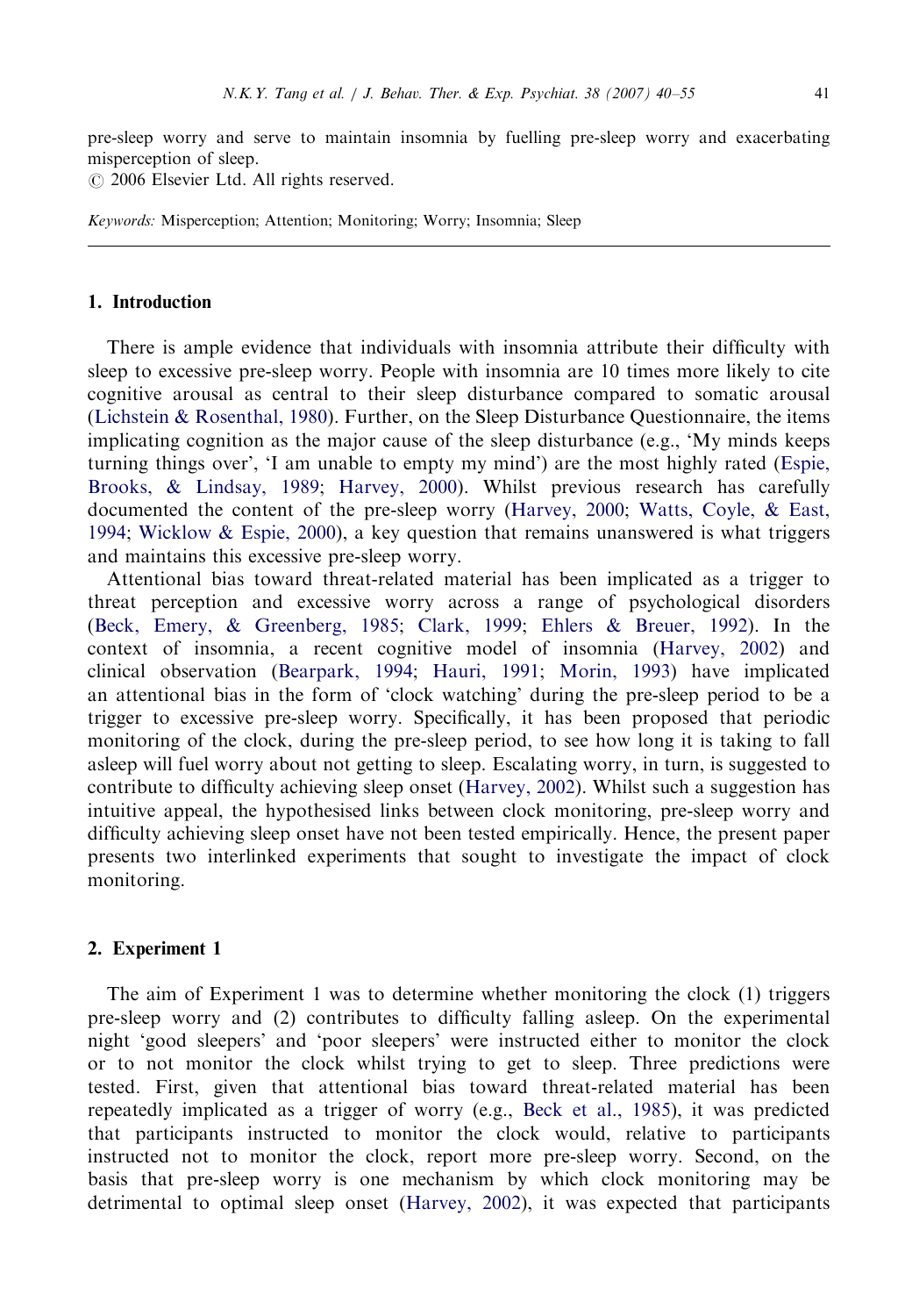instructed to monitor the clock would take longer to get to sleep compared to participants instructed not to monitor the clock. Third, based on previous findings that a cognitive manipulation during the pre-sleep period can induce a 'state' of insomnia in good sleepers (e.g., [Ansfield, Wegner, & Bowser, 1996\)](#page-14-0), we reasoned that hypotheses 1 and 2 would hold for both the good sleeper and poor sleeper groups.

#### 3. Method

#### 3.1. Participants

A total of 68 volunteers were recruited; 28 were residents from a single housing estate and 40 were graduate students or staff from the University of Oxford, UK. Criteria for entering the 'poor sleeper' group were (1) a score of more than 5 on the Pittsburg Sleep Quality Index<sup>1</sup> (PSQI; [Buysse, Reynolds, Monk, Berman, & Kupfer,](#page-14-0) [1989](#page-14-0)), (2) presence of a disturbance relating to sleep onset (score of 2 or 3 on question 5a of the PSQI), and (3) evidence that the sleep disturbance significantly interfered with occupational, social or some other important areas of functioning (score of 2 or 3 on question 8 of the PSQI). Criteria for entering the 'good sleeper' group was the absence of a disturbance relating to sleep onset and maintenance as determined by the PSQI. Exclusion criteria included indicators of (1) the presence of a sleep disorder that might account for the insomnia, (2) non-compliance with instructions to monitor/not monitor the clock, (3) use of alcohol or sleep medication on the night of the experiment, and (4) the occurrence of events on the night of the experiment that interfered with sleep. Eight participants were excluded; four failed to meet criteria for inclusion in one of both experimental groups and four failed to comply with instructions to monitor/not monitor the clock. The final sample comprised 60 participants; 30 good sleepers and 30 poor sleepers who were randomly assigned to either a clock monitoring or a no clock monitoring condition.

#### 3.2. Apparatus

## 3.2.1. Sleep diary

To index the impact of clock monitoring, the sleep diary asked the participants to (1) record the time it took them to fall asleep (sleep onset latency; SOL) on the night of the experiment, (2) rate their SOL on the night of the experiment compared with the average SOL over the last month (response scale:  $-5$  much more quickly to  $+5$  much longer; this rating will be known as the 'comparison rating'), and to (3) rate the extent to which worrying about how long it was taking them to fall asleep interfered with getting to sleep (response scale: 0 not at all to 10 very much; this rating will be known as the 'worry rating'). As a check of task compliance, the participants were asked to indicate whether they had monitored the clock during the pre-sleep period (response choice: Yes, No). Finally, the sleep diary asked the participants to record their alcohol consumption and intake of sleep medication on the night of the experiment, naps taken the day prior to the

<sup>&</sup>lt;sup>1</sup>A global score (sum of the seven component scores) of above five identifies a clinical sleep disorder with specificity and sensitivity as high as 90%.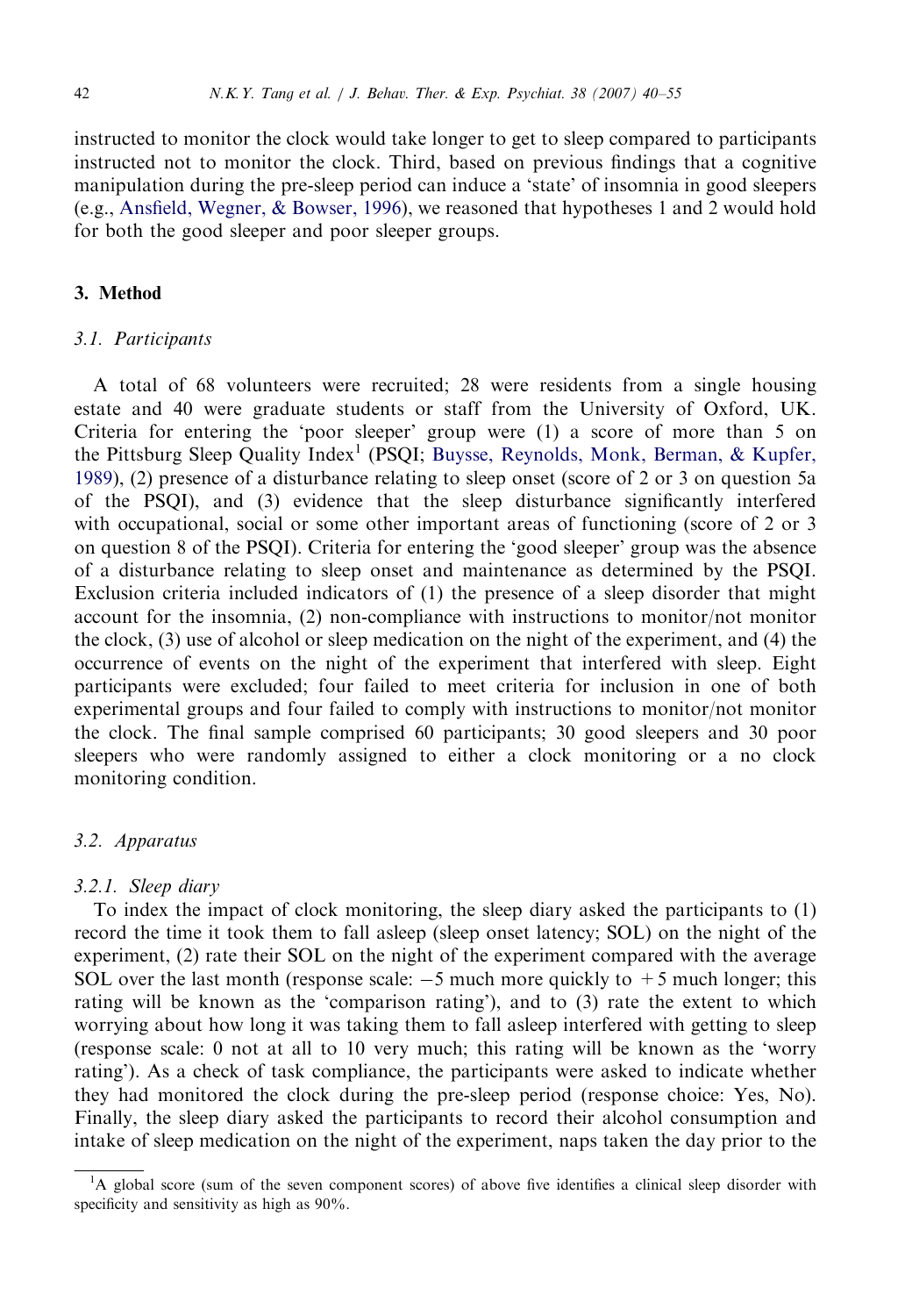experiment, and unusual events that occurred during the night of the experiment (e.g., late night phone call, fire alarm, illness).

## 3.2.2. Actigraphy

A Mini Motionlogger Actigraph Basic (supplied by AM, Inc.) was employed to provide an objective estimate of sleep. Cased within the actigraph is a miniaturised piezoelectric sensor programmed to detect and store physical motion data in Zero-Crossing Mode at 60-s intervals. Stored data was downloaded for analysis using compatible software (Action W) and conversion of data into sleep parameters was completed using the Cole–Kripke algorithm [\(Cole, Kripke, Gruen, Mullaney, &](#page-14-0) [Gillin, 1992\)](#page-14-0), with Webster's rescoring rules [\(Webster, Kripke, Messin, Mullaney, &](#page-15-0) [Wyborney, 1982\)](#page-15-0). The validity of actigraphy has been extensively investigated. The correlation between actigraphy- and polysomnography-defined sleep estimates ranges from 0.88 to 0.97 in adult good sleepers and 0.79–0.90 in patients with insomnia (e.g., [Cole et al., 1992](#page-14-0); [Jean-Louis et al., 1997a](#page-15-0); [Sadeh, Alster, Urbach, & Lavie, 1989](#page-15-0)). The  $accuracy<sup>2</sup>$  of actigraphy in identifying sleep and wakefulness ranges from 82% in normal adults [\(Blood, Sack, Percy, & Pen, 1997\)](#page-14-0) and 76–77% in patients with insomnia [\(Kushida](#page-15-0) [et al., 2001\)](#page-15-0).

# 3.3. Design

The experimental manipulation involved asking both good sleepers and poor sleepers to either monitor the clock (good sleeper/monitors:  $n = 15$ ; poor sleeper/ monitors:  $n = 15$ ) or not to monitor the clock (good sleeper/non-monitors:  $n = 15$ ; poor sleeper/non-monitors:  $n = 15$ ) as they were trying to get to sleep. On this night, the participants were asked to wear an actigraph and to complete a sleep diary immediately upon waking.

# 3.4. Procedure

After obtaining informed consent, the PSQI and the Beck Depression Inventory (BDI; [Beck, Ward, Mendelson, Mock,](#page-14-0) & [Erbaugh, 1961](#page-14-0)) were administered. A semi-structured interview was then conducted to screen for the presence of a sleep disorder that might account for the insomnia. The interview included questions to screen for sleep apnea, restless legs syndrome, bruxism and circadian rhythm dysregulation. No participants endorsed any screening question. The participants were then given task instructions according to the experimental condition to which they were assigned. The monitors were asked to 'use the clock to track exactly how long it takes [them] to fall asleep', whereas the non-monitors were asked '[not] to look at the clock at all'. All participants were asked to wear the actigraph on their non-dominant wrist at least 2 h prior to bedtime and to wear it until they got out of bed the next morning. In addition, they were asked to refrain from using sleep medication or consuming alcohol on the night of the experiment. Before leaving the session participants were given two envelopes. The first envelope, labelled 'Bedtime Notes', contained a written reminder of the task to be completed. The participants were told to open this envelope and read the contents just prior to switching

 $A$ ccuracy = proportion of polysomnography epochs (sleep and wake) correctly identified by actigraphy.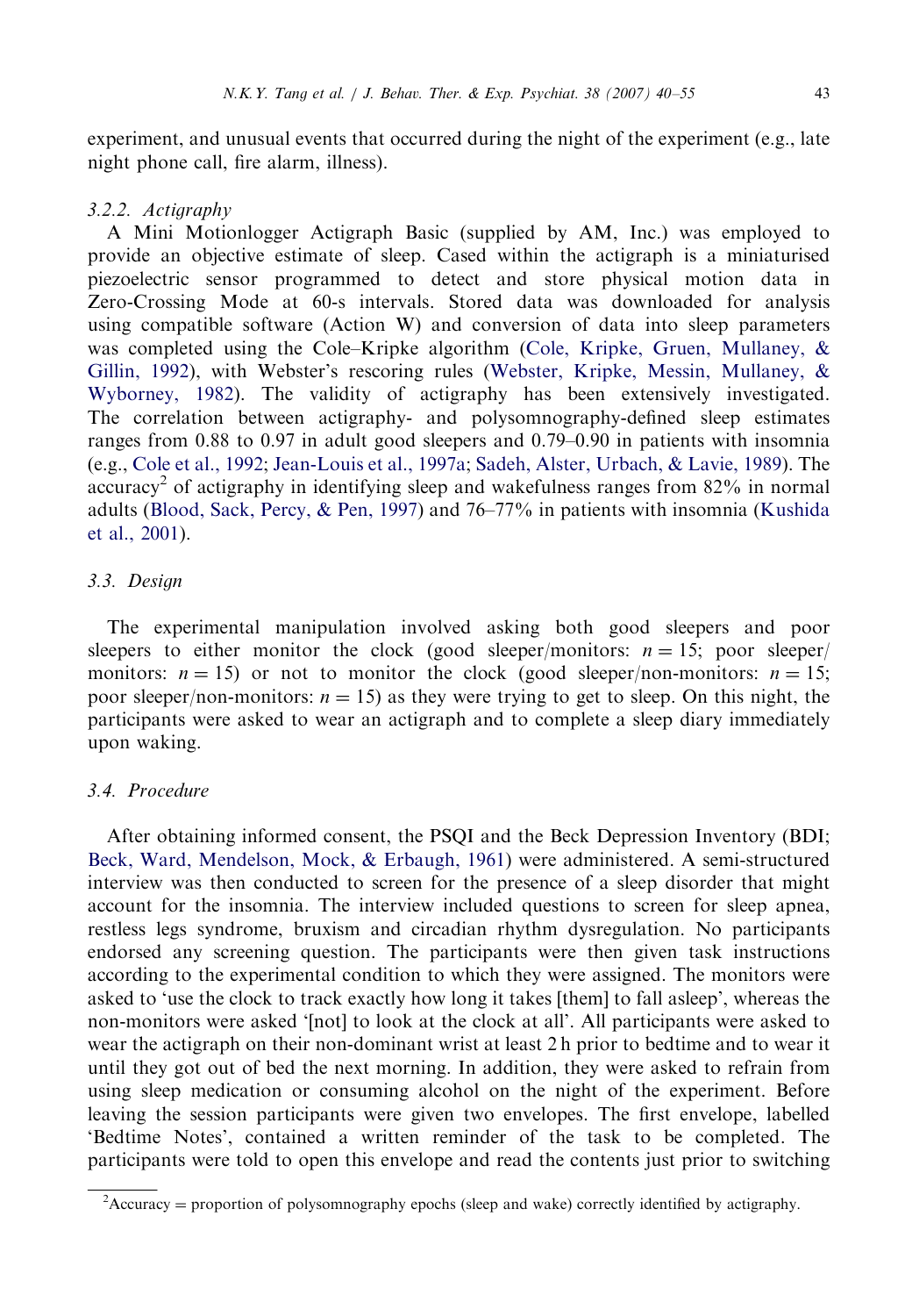<span id="page-4-0"></span>off the light. The second envelope, labelled 'Morning Notes', contained the sleep diary. The participants were asked to open and complete the sleep diary as soon as practical upon waking.

# 4. Results

Unless otherwise stated, the following analyses are based on a series of 2 (sleeper: poor sleeper vs. good sleeper) by 2 (instruction: monitor vs. do not monitor the clock) ANOVAs.

#### 4.1. Participant characteristics

As evident in Table 1, the four groups did not differ on sex-composition (analysed with  $\chi^2$ ) or age. A significant sleeper main effect was found for global PSQI score,  $F(1, 56) = 160.1, p < 0.001$ , and BDI,  $F(1, 56) = 19.6, p < 0.001$ , such that poor sleepers had a higher score on the PSQI and BDI (indicating worse symptoms) compared to good sleepers. There was a significant sleeper main effect for SOL over the last month,  $F(1, 56) = 54.0, p < 0.001$  (data obtained from question 2 of the PSOI). That is, over the past month, poor sleepers took longer to fall asleep compared to good sleepers. There was no Instruction main effect or interaction for any participant characteristic variable.

Good sleeper Poor sleeper Main effects for major variables Monitor Non-monitor Monitor Non-monitor Sleeper effect Instruction effect  $F(1, 56)$  p  $F(1, 56)$  p Participant characteristics Sex Female 8 7 6 9 Male 7 8 9 6 Age (years) 34.9 (7.0) 37.2 (8.1) 34.8 (10.6) 32.0 (9.8) PSQI 2.5 (1.0) 2.5 (1.4) 9.1 (2.5) 8.3 (2.2) 160.1 0.001 0.5 0.50 BDI 3.3 (2.4) 4.7 (3.9) 8.3 (4.3) 9.7 (6.0) 19.6 0.001 1.6 0.21 Typical SOL (mins) 9.3 (7.1) 5.4 (4.3) 52.9 (30.6) 51.3 (34.9) 54.0 0.001 0.2 0.66 Sleep diary Worry rating 2.9 (3.0) 1.3 (1.8) 4.9 (3.9) 1.4 (1.7) 2.1 0.16 12.0 0.01 SOL (mins) 33.2 (34.0) 8.1 (5.8) 60.3 (37.7) 35.3 (27.0) 13.3 0.01 11.3 0.01 Comparison rating  $2.8$  (1.7)  $0.6$  (2.3)  $1.0$  (1.6)  $-1.1$  (1.8)  $13.4$  0.01 20.1 0.001 Actigraphy SOL (mins) 10.0 (10.4) 7.3 (4.4) 24.2 (22.1) 12.8 (6.1) 8.9 0.01 4.6 0.05

Table 1 Participant characteristics and other dependent variables for Experiment 1

Note: Except for sex where frequency is reported, mean values are presented with standard deviations in parentheses.  $PSQI =$  Pittsburgh Sleep Quality Index.  $BDI =$  Beck Depression Inventory. Typical  $SOL =$  typical sleep onset latency over the past month. Worry rating  $=$  rating of the extent to which worrying about how long it was taking to fall asleep interfered with getting to sleep (on a scale from 0 'not at all' to 10 'very much'). Comparison rating  $=$  rating of how long it took to fall asleep on the night of the experiment compared to the average over the last month (on a scale from  $-5$  'much more quickly' to  $+5$  'much longer').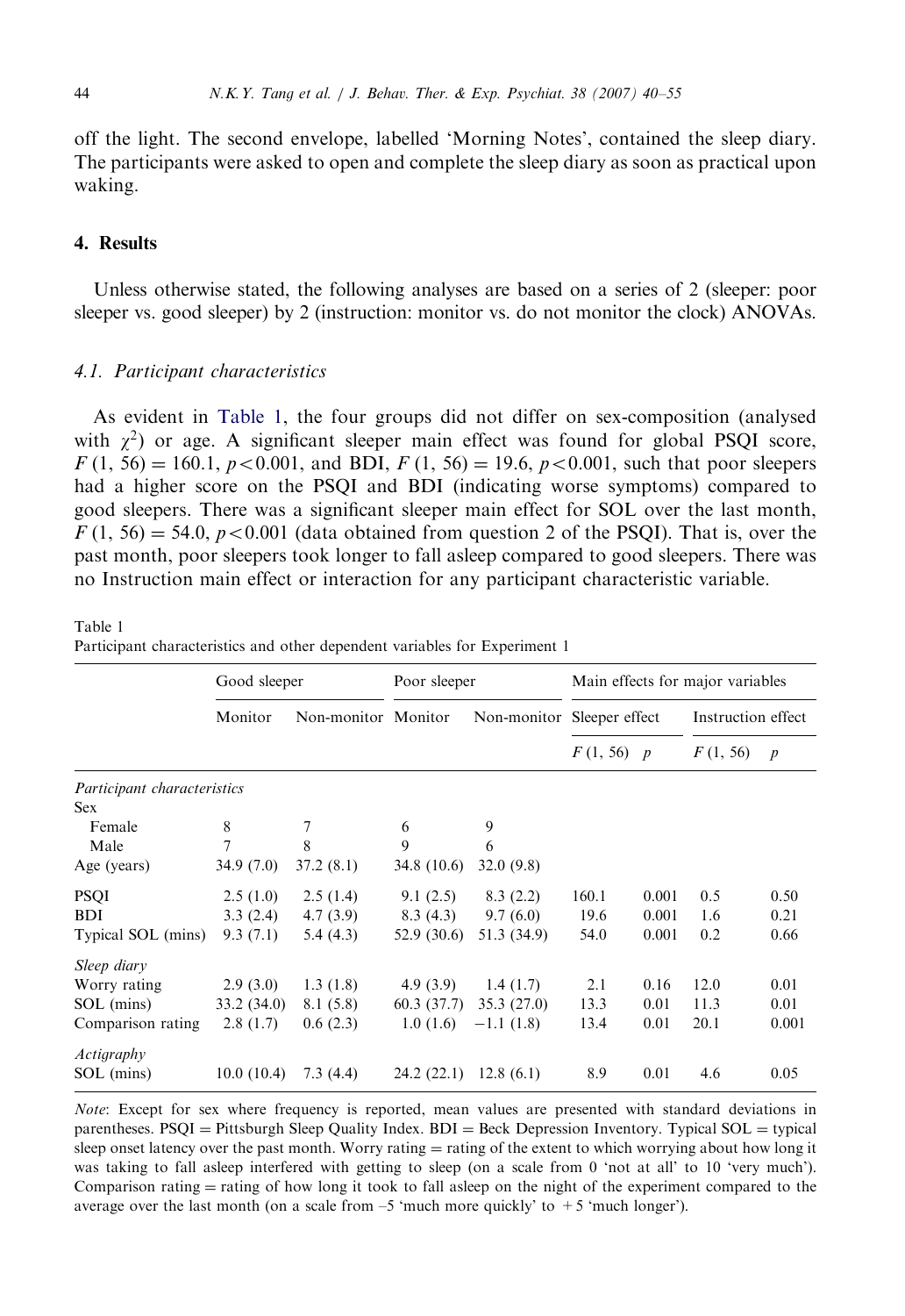## 4.2. The effect of clock monitoring

## 4.2.1. Sleep diary data

[Table 1](#page-4-0) also presents the mean scores for variables indexed by the sleep diary. For the 'worry rating', there was a significant main effect for Instruction,  $F(1, 56) = 12.0, p < 0.01$ , such that the clock-monitors rated that they were more likely to be kept awake by worrying about how long it was taking to fall asleep compared to the non-monitors. There was no sleeper main effect or interaction. For estimated SOL, there was a significant main effect for sleeper,  $F(1, 56) = 13.3$ ,  $p < 0.01$ , and instruction,  $F(1, 56) = 11.3$ ,  $p < 0.01$ , such that the poor sleepers estimated their SOL to be longer compared to the good sleepers and the clock-monitors estimated their SOL to be longer compared to the non-monitors. There was no interaction. For the 'comparison rating', there was a significant main effect for sleeper,  $F(1, 56) = 13.4$ ,  $p < 0.01$ , and instruction,  $F(1, 56) = 20.1$ ,  $p < 0.001$ , such that the good sleepers reported that they took longer to fall asleep on the night of the experiment compared to the length of time it took them to fall asleep over the last month. Their ratings were significantly higher (i.e., took 'much longer' to fall asleep) compared to the ratings made by the poor sleeper group. The clock-monitors reported that they took longer to fall asleep on the night of the experiment compared to the length of time it took them to fall asleep over the last month. Their ratings were significantly higher (i.e., took 'much longer' to fall asleep) compared to the non-monitors. There was no interaction.

## 4.2.2. Actigraphy data

[Table 1](#page-4-0) also presents the mean scores for SOL estimated by the actigraph. There was a significant main effect for sleeper,  $F(1, 56) = 8.9, p < 0.01$ , and instruction,  $F(1, 56) = 4.6$ ,  $p<0.05$ , such that the poor sleepers took longer to get to sleep compared to the good sleepers and the clock-monitors took longer to get to sleep compared to the non-monitors. There was no interaction.

## 4.2.3. Post-hoc analysis

Analysis of the subjective versus objective sleep data revealed an interesting result. The analysis was based on a discrepancy score that was calculated by subtracting SOL as recorded by the actigraph (objective SOL) from SOL recorded in the sleep diary (subjective SOL). The sleeper main effect was marginally significant,  $F(1, 56) = 3.9$ ,  $p = 0.053$ . That is, poor sleepers showed a tendency to overestimate their SOL significantly more compared to good sleepers. There was a significant main effect for instruction,  $F(1, 56) = 6.3$ ,  $p<0.05$ . That is, clock-monitors overestimated their SOL significantly more compared to non-monitors. There was no interaction.

# 5. Discussion

Consistent with the first hypothesis, clock-monitors had a higher 'worry rating' than non-monitors. That is, clock-monitors worried more about how long it was taking them to fall asleep and they felt that this interfered with them getting to sleep. This finding lends support to the proposal that one trigger to pre-sleep worry is clock monitoring [\(Harvey,](#page-14-0) [2002](#page-14-0)). Interestingly, the 'worry rating' for poor sleeper/non-monitors was lower  $(M = 1.4,$  $SD = 1.7$ ) than expected from a population known to be characterised by pre-sleep worry. This finding may be attributable to the analogue nature of the sample (self-reported poor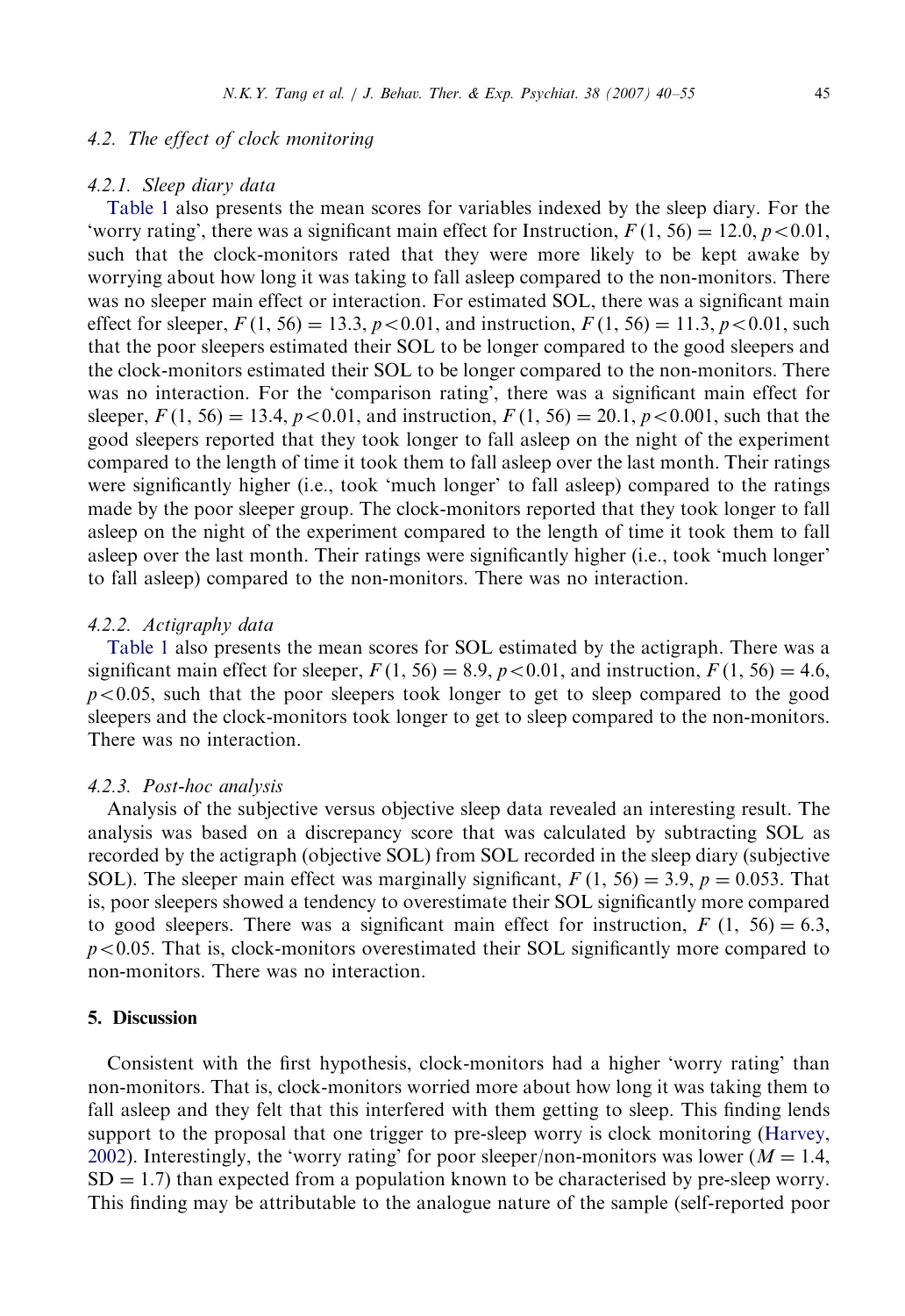sleepers, not individuals diagnosed with insomnia). Alternatively, perhaps banning clock monitoring for this group reduced their worry. In line with the second hypothesis, clockmonitors experienced longer SOL, as indexed by the sleep diary and actigraphy, compared to non-monitors. Further, as indicated by the 'comparison rating', clock-monitors rated that they took longer than usual to fall asleep on the night of the experiment, relative to non-monitors. These findings are consistent with clinical observations as to the sleepinterfering effect of clock monitoring ([Bearpark, 1994;](#page-14-0) [Hauri, 1991;](#page-15-0) [Morin, 1993](#page-15-0)). They are also consistent with the proposal that monitoring the clock may be involved in the maintenance of insomnia ([Harvey, 2002](#page-14-0)). The third hypothesis was that the detrimental effects of clock monitoring would be equally evident across groups. In support, both poor and good sleepers monitors were more likely to report pre-sleep worry and were more likely to experience longer SOL compared to non-monitors (i.e., there were no interaction effects). In other words, clock monitoring appears to induce a 'state' of insomnia in individuals who do not normally have difficulty falling asleep. This finding is consistent with previous research with good sleepers (e.g., [Ansfield et al., 1996\)](#page-14-0).

Counterintuitively, a comparison of subjective SOL (from the sleep diary) and objective SOL (from actigraphy) revealed that instructions to monitor the clock led participants to overestimate SOL relative to instructions to not monitor the clock. We offer two tentative explanations for this finding. The first is based on the finding that time seems longer as the number of units of information processed per unit of time is increased ([Thomas & Cantor,](#page-15-0) [1976](#page-15-0)). As the clock-monitors had to process more information as a function of the clockmonitoring task and as they also worried more about how long it was taking them to fall asleep, this group is likely to have processed more information units, which may have constituted a psychological basis for time overestimation. Based on these ideas, it has recently been suggested that monitoring for sleep-related threat, including monitoring the clock, has two adverse outcomes; increasing worry and increasing misperception of sleep ([Harvey, 2002](#page-14-0)). Second, detailed analysis of the actigraphic data from the present study revealed that in the first 60 min after sleep onset clock-monitors had more awakenings  $(M = 1.9, SD = 1.2)$  than non-monitors  $(M = 0.6, SD = 0.8)$ ,  $F(1, 56) = 19.2, p < 0.001$ (there was no sleeper main effect or interaction). It is possible that the increased worry associated with monitoring made it more difficult for participants to move into the deeper stages of sleep. Also, it is possible that repeated awakenings may have been perceived as continuous wakefulness ([Knab](#page-15-0) [& Engel, 1988\)](#page-15-0).

The results of this experiment must be considered in the light of three limitations. First, although those in the poor sleeper group reported having a sleep difficulty that significantly interfered with their daily functioning and scored an average of 8.7 on the PSQI, the diagnostic status of this group was not confirmed. As such, the generalisability of the findings of the present study to an insomnia sample is unknown. Also, the recruiting procedure did not include the assessment of comorbid psychological and medical disorders that may account for the insomnia. Second, whilst the no monitoring task could be performed with minimal effort, the clock-monitoring task required participants to keep their eyes open and to process information. Further investigation is required to separate the unique impact of clock monitoring from the effect of the mere act of monitoring. Third, this study was conducted over one night, which necessitated a comparison between the sleep obtained on the experimental night with a typical night in the past month. [Smith, Smith, Nowakowski, and Perlis \(2003\)](#page-15-0) have drawn attention to potential biases associated with the latter measure, including averaging and identifying a 'typical night'. Experiment 2 aimed to address these limitations.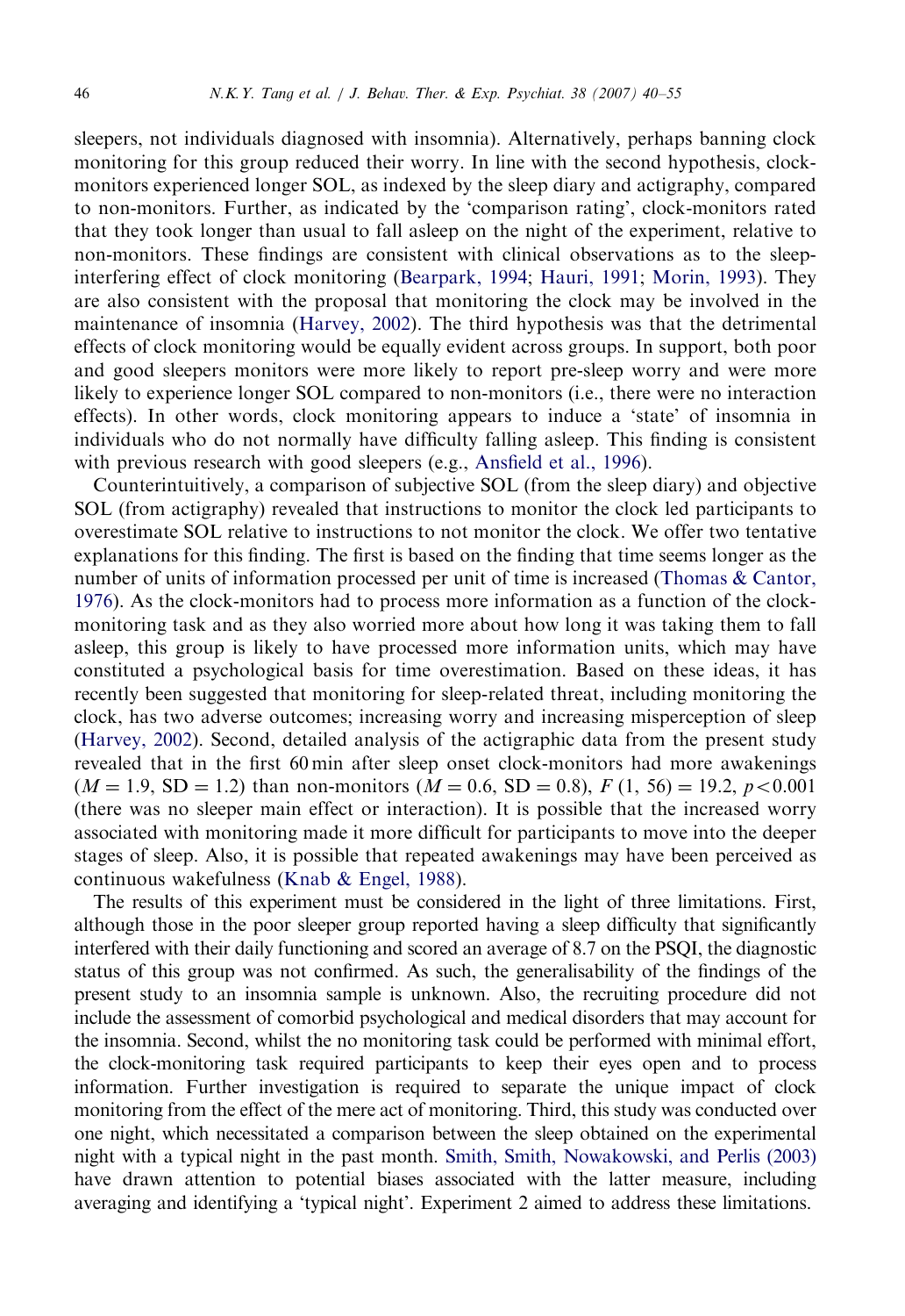#### 6. Experiment 2

The aim of Experiment 2 was to further examine the association between clock monitoring, pre-sleep worry and sleep, correcting for the limitations of Experiment 1. Major changes made to the experimental design are summarised as follows: first, with the goal of increasing the generalisability of the findings to chronic insomnia, a sample who met strict diagnostic criteria for primary insomnia was recruited instead of the selfreported poor sleepers used in Experiment 1. Structured clinical interviews were employed to screen out participants who did not meet the criteria for insomnia or who had insomnia secondary to another sleep disorder, mental disorder, medical condition or the effect of a substance. Second, to provide baseline data for within-subjects comparison, the experimental period was lengthened from one to three nights (one adaptation night, one baseline night, one experimental night). Third, to isolate the effect of clock monitoring, a digit display unit-monitoring task (a control task) was designed to control for confounding variables introduced by the mere act of monitoring (e.g., eyes being open, continuous information processing, etc.). Three predictions were tested. First, it was hypothesised that participants instructed to monitor the clock would report more pre-sleep worry than participants instructed to monitor a digit display unit on the experimental night. Second, it was predicted that clock-monitors would take longer to get to sleep than display unitmonitors. Third, based on the results of Experiment 1, we also hypothesised that clockmonitors would overestimate their SOL more than display unit-monitors.

## 7. Method

#### 7.1. Participants

Participants were recruited from two local universities in Oxford, UK. A total of 51 participants responded to an advertisement asking for volunteers for sleep research and attended a 90-min screening session, during which two structured diagnostic interviews were administered: the Interview for the Diagnosis of Insomnia (IDI) and the Structured Clinical Interview for DSM-IV (SCID; [Spitzer, Williams, Gibbon,](#page-15-0) & [First, 1996\)](#page-15-0). In the absence of a psychometrically validated alternative, the IDI is a structured clinical interview consisting of 5 sections carefully designed to assess the presence of each of the DSM-IV criteria for primary insomnia [\(American Psychiatric Association, 1994\)](#page-14-0). To be included in the present study, participants needed to have met strict DSM-IV criteria. Additionally, participants' sleep disturbance had to have been present at least 3 nights a week for at least 1 month ([Morin, 1993;](#page-15-0) [World Health Organization, 1992](#page-15-0)). Since the aim was to examine the association between clock monitoring and sleep onset, participants were only included if they reported difficulty with sleep onset and sleep maintenance. Participants were excluded if they did not meet criteria for insomnia  $(n = 4)$ , had sleeponset or sleep-maintenance problems for only 1 or 2 nights per week  $(n = 1)$ , had a comorbid sleep disorder  $(n = 1)$ , did not comply with experimental instructions  $(n = 4)$ , used alcohol and sleep medication on the experimental night  $(n = 1)$ , or if events occurred that might have interfered with sleep on the experimental night ( $n = 2$ ). Thus, the final sample comprised 38 patients with primary insomnia, who were randomly assigned to one of two groups: the Clock-Monitoring Group  $(n = 19)$  or the Display Unit-Monitoring Group ( $n = 19$ ).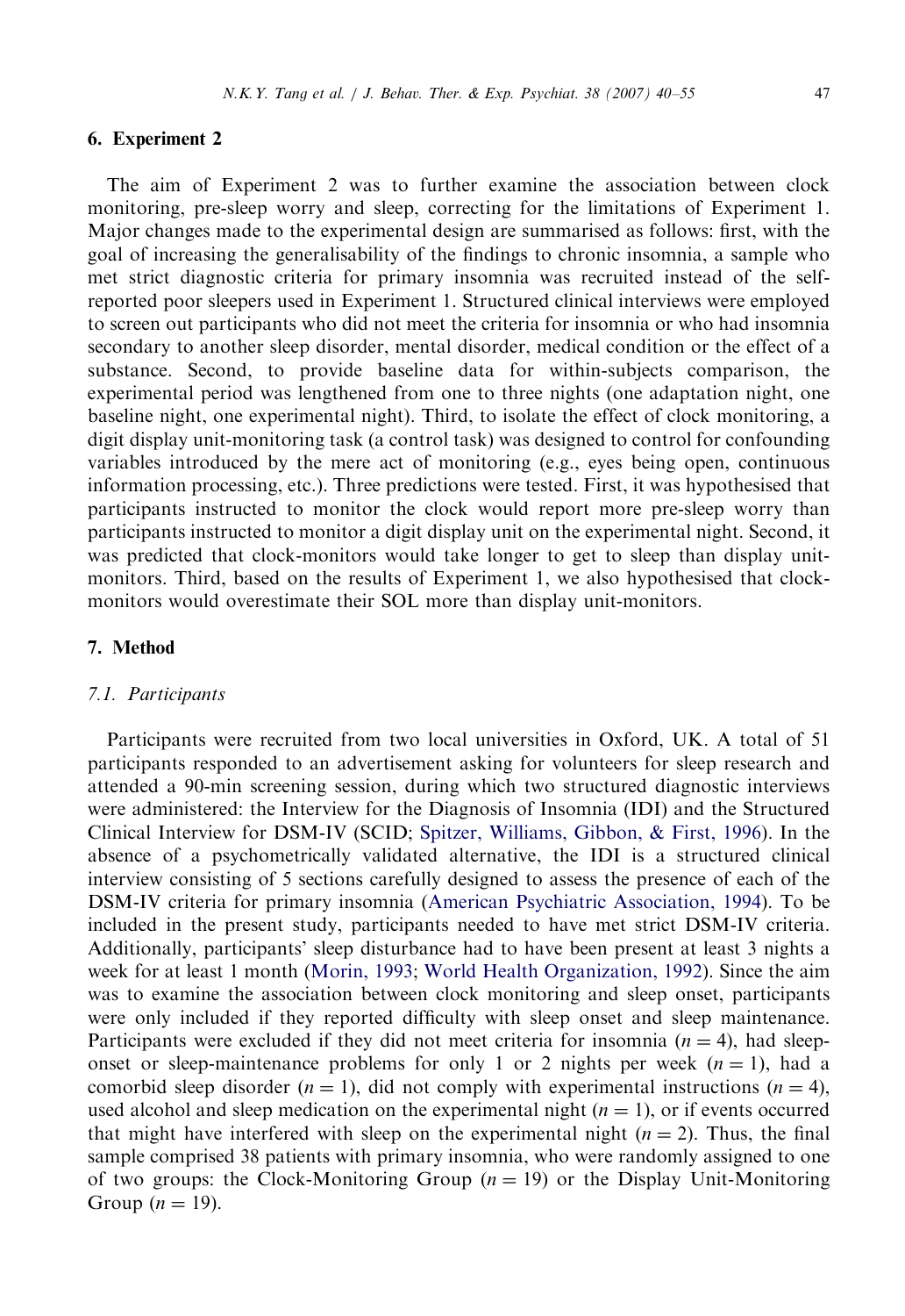# 7.2. Apparatus

## 7.2.1. Sleep diary

Along with wearing an actigraph (as described in Experiment 1), the participants were asked to estimate their SOL in a sleep diary. Four questions were asked as an index of sleep-related worry [e.g., 'To what extent, if at all, did worrying about how long it was taking you to fall asleep interfere with you getting to sleep last night?' (response scale: 0 not at all to 10 very much)]. Given that these four worry questions had adequate internal consistency (Cronbach's  $\alpha = 0.89$ ; item-total correlation ranged from 0.83 to 0.92; principal component analysis extracted one underlying factor accounting for 77.2% of the total variance), their ratings were summed to generate a 'pre-sleep worry score', with higher scores indicating more sleep-related worries during the pre-sleep period. Finally, the participants were asked to record their alcohol consumption, use of sleep medication, and any unusual events that interfered with sleep.

## 7.2.2. Digital clock

An ordinary digital clock was employed (model number 28005, supplied by Morphy Richards). It had a 12-h light-emitting diode display showing the time in hours and minutes. The (red) LED display made it possible to check the time even after the light was switched off.

# 7.2.3. Digit display unit

Although the digit display unit had an appearance identical to the digital clock in terms of colour and size of digits, it was programmed to display only random digits. Beginning with four randomly selected digits, one of the four digits changed randomly as each minute elapsed.

#### 7.3. Design

The participants were asked to wear an actigraph for three consecutive nights and to complete a sleep diary for three consecutive mornings. Although 'first-night effect' associated with actigraphy has been reported to be inconspicuous in normal sleepers ([Jean-Louis et al., 1997b](#page-15-0)), the effect of actigraphy among an insomnia sample has not been determined. Based on several reports the authors have received from insomnia patients describing a 'first night effect' to be associated with actigraphy, the first night in this experiment was an adaptation night and the data not used in the analyses. The second night was included to obtain baseline sleep data. The experimental manipulation took place on the third night: it involved the participants either monitoring a real digital clock (Clock-Monitoring Group) or monitoring a digit display unit (Display Unit-Monitoring Group) as they were trying to get to sleep.

# 7.4. Procedure

After obtaining informed consent, the IDI and the SCID were administered. The participants then completed the PSQI, Beck Anxiety Inventory (BAI; [Beck, Epstein, Brown,](#page-14-0) [& Steer, 1988](#page-14-0)), BDI and the Penn State Worry Questionnaire (PSWQ; [Meyer, Miller,](#page-15-0) [Metzger, & Borkovec, 1990\)](#page-15-0) to index their sleep quality, anxiety, depression and tendency to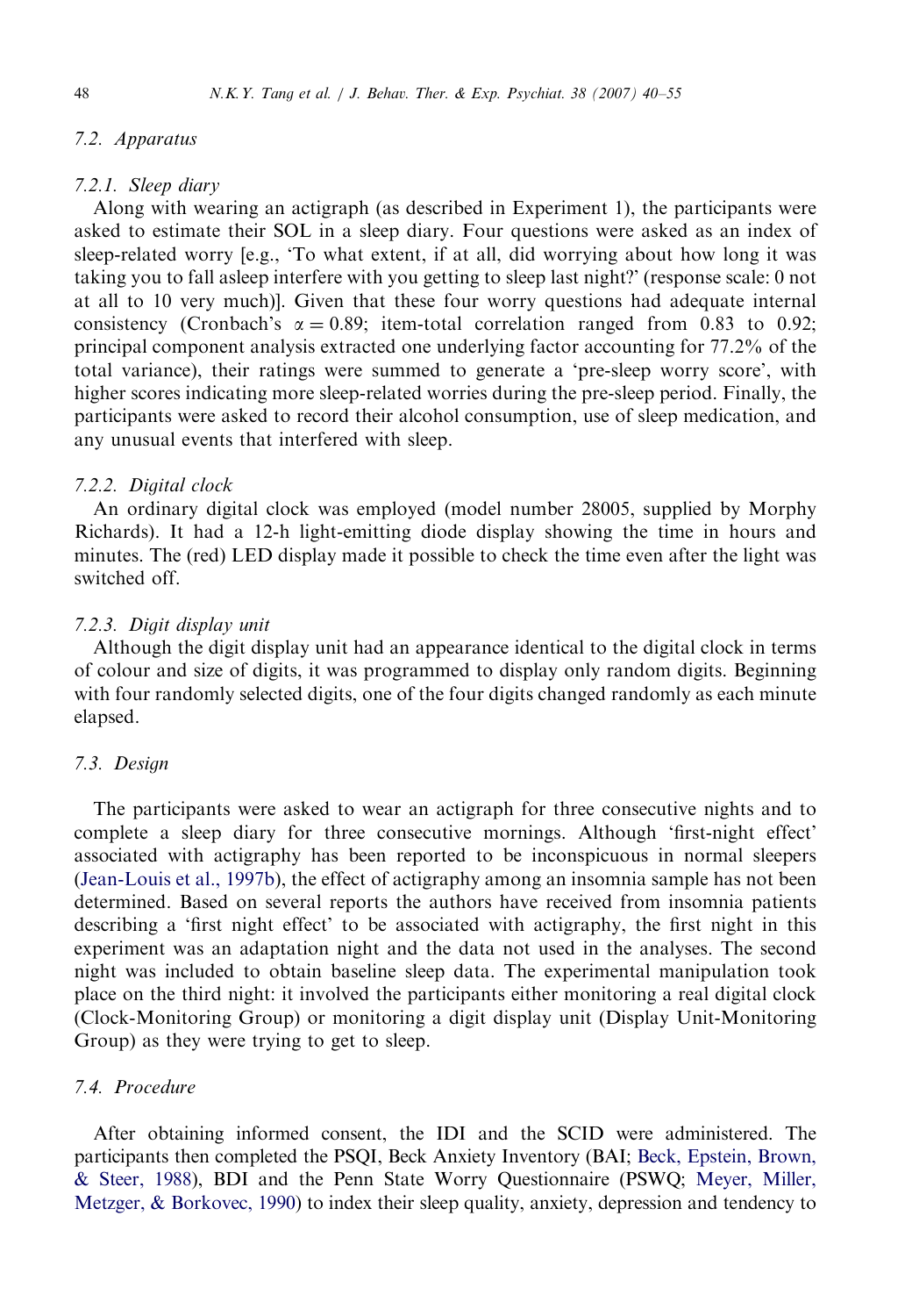worry, respectively. Over a period of three consecutive nights, participants were asked to wear an actigraph (as per the instructions given in Experiment 1) and to complete a sleep diary immediately on waking. After doing this for two nights, the participants returned to the laboratory for a second session, during which the monitoring task to be completed on the third night was explained. All participants were told to remove their own alarm clock(s) from their bedrooms and to set up either the digital clock (Clock-Monitoring Group) or the digit display unit (Display Unit-Monitoring Group) provided by the experimenter. They were asked to place the clock/digit display unit so that it was in clear view and so that the participants could read the time/digits easily. Both groups were then given an envelope labelled 'Bedtime Notes'. For the Clock-Monitoring Group, this envelope contained written instructions reminding them to use the digital clock to 'estimate how long it takes [them] to fall asleep'. For the Display Unit-Monitoring Group, this envelope contained written instructions asking them to 'estimate how often two identical digits are displayed as [they were] trying to fall asleep'. Both groups were also given a second envelope labelled 'Morning Notes' that contained the sleep diary to be completed immediately on waking.

In the third session, a 10-question post-experiment interview was conducted. The participants were asked to indicate (1) whether they had complied with the experimental manipulation by either monitoring the clock or the display unit as they were trying to get to sleep (response choice: Yes, No; Those who answered 'No' to this question were excluded from the final analysis), (2) the frequency of monitoring (response scale: 0 hardly at all to 10 a lot), (3) the task difficulty (response scale: -5 cannot be easier to  $+5$  cannot be more difficult) and (4) the task expectation (response scale:  $-5$ will hinder falling asleep to  $+5$  will help falling asleep). Finally, there were six questions asking the participants to rate the impact of the monitoring tasks (see [Table 3,](#page-11-0) 1st column, for a list of the questions). At the end of the interview, the participants were debriefed and paid an honorarium.

# 8. Results

#### 8.1. Participants characteristics

As evident in [Table 2,](#page-10-0) the two groups did not differ on sex-composition (analysed with  $\chi^2$ ), age, insomnia duration, PSQI, BAI, BDI, PSWQ, and typical SOL over the past month (analysed with independent samples *t*-tests). Based on the SCID, one participant  $(2.6\%)$ also met criteria for a current diagnosis of specific phobia.

#### 8.2. Manipulation checks

As indicated previously, four participants did not monitor either the clock or the digit display unit as instructed and were thus excluded from the analyses. Independent samples t-tests indicated that the two groups did not differ in their ratings of monitoring frequency (Clock-Monitoring Group:  $M = 5.2$ ,  $SD = 2.3$ ; Display Unit-Monitoring Group:  $M = 6.6$ , SD = 2.2, ns), task difficulty (Clock-Monitoring Group:  $M = -1.0$ , SD = 2.9; Display Unit-Monitoring Group:  $M = -1.4$ , SD = 2.9, ns) and task expectation (Clock-Monitoring Group:  $M = -1.7$ , SD = 1.3; Display Unit-Monitoring Group:  $M = -2.0$ , SD = 2.0, ns).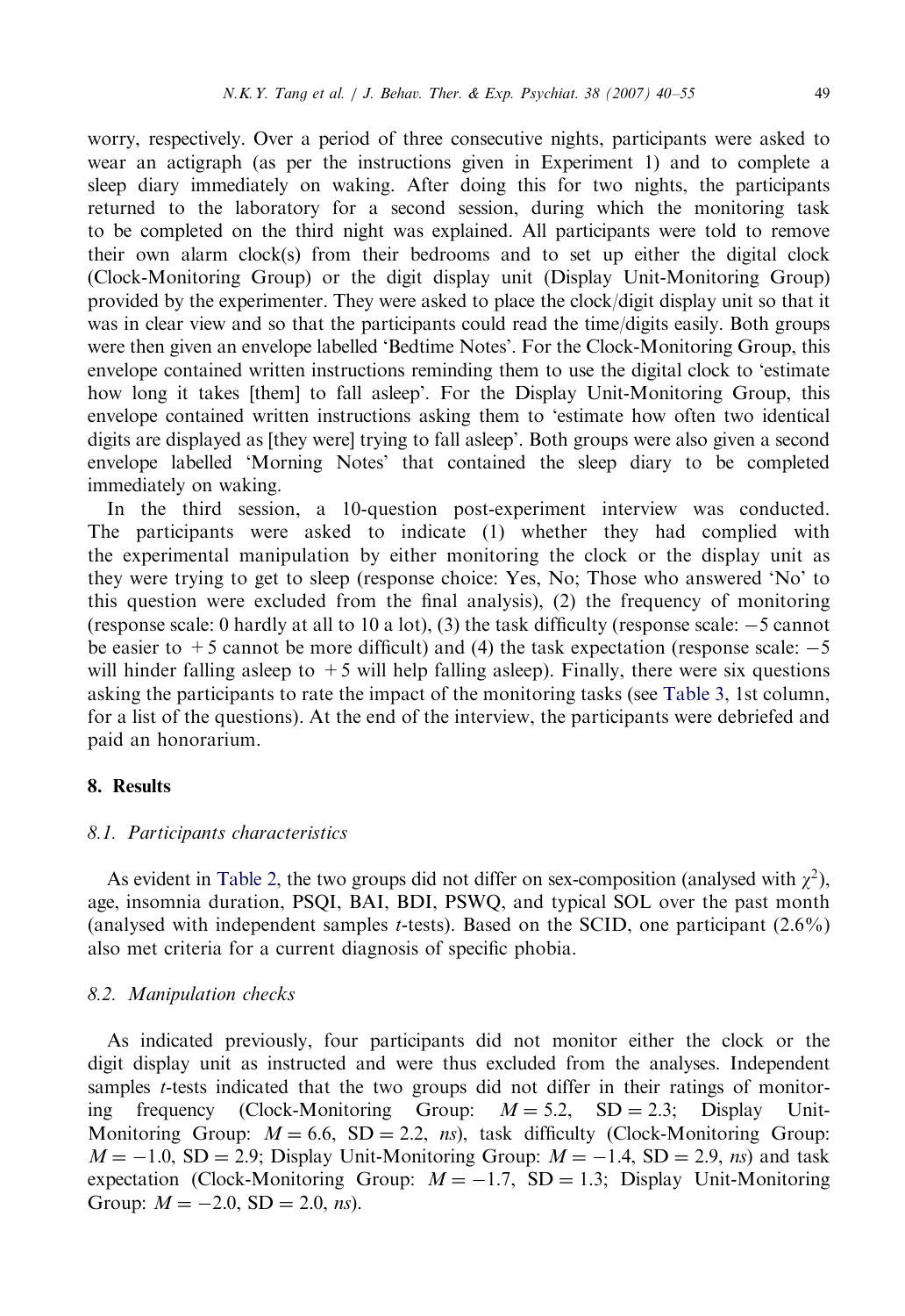|                    | Clock-Monitoring Group | Display Unit-Monitoring Group |                           |
|--------------------|------------------------|-------------------------------|---------------------------|
| <b>Sex</b>         |                        |                               | $\gamma^2$ (1, $n = 38$ ) |
| Female             | 12                     | 15                            |                           |
| Male               | 7                      | 4                             | 1.15                      |
|                    |                        |                               | t(36)                     |
| Age                | 23.6(5.7)              | 24.1(8.5)                     | $-0.22$                   |
| Insomnia duration  | 5.3(4.2)               | 6.5(10.0)                     | $-0.49$                   |
| <b>PSQI</b>        | 8.8(2.1)               | 9.9(3.5)                      | $-1.14$                   |
| BAI                | 6.3(3.5)               | 8.7(6.5)                      | $-1.43$                   |
| <b>BDI</b>         | 10.5(6.8)              | 11.1(8.3)                     | $-0.24$                   |
| <b>PSWO</b>        | 51.1 (11.5)            | 51.7 (13.2)                   | 0.14                      |
| <b>Typical SOL</b> | 43.4 (16.2)            | 45.9(27.5)                    | $-0.34$                   |

<span id="page-10-0"></span>Table 2 Participant characteristics for Experiment 2

Note: Except for sex where frequency is reported, mean values are presented with standard deviations in parentheses. Age and Insomnia duration are reported in years. PSQI = Pittsburgh Sleep Quality Index.  $BAI = Beck$  Anxiety Inventory.  $BDI = Beck$  Depression Inventory.  $PSWQ =$  Penn State Worry Questionnaire. Typical  $SOL =$  typical sleep onset latency over the past month (measured in minutes).

#### 8.3. The impact of the monitoring tasks

The mean ratings for items assessing the impact of the monitoring tasks are displayed in [Table 3](#page-11-0). Overall, the clock-monitoring task was rated to be more worry provoking and sleep interfering than the display unit-monitoring task. Independent samples t-tests detected significant differences for four out of the six items.

Unless otherwise stated, the following analyses involved a series of two-way repeated measures ANOVAs with Group (Clock-Monitoring Group vs. Display Unit-Monitoring Group) as the between-subjects variable and night (baseline vs. experimental night) as the within-subjects variable. Independent samples t-tests were conducted to explore significant interactions. In addition, effect sizes  $(ES)$  and observed powers (*power*) were calculated for significant between- and within-groups differences detected.

# 8.4. Sleep diary data

#### 8.4.1. Pre-sleep worry

There was no significant main effect for group or night. There was a significant group by night interaction,  $F(1, 36) = 13.1$ ,  $p < 0.001$ . Follow-up tests indicated that the Clock-Monitoring Group experienced more pre-sleep worry on the experimental night  $(M = 13,$  $SD = 11$ ) as compared to baseline  $(M = 6.7, SD = 7.7; p < 0.05)$   $(ES = 0.66,$  $power = 0.87$ ). This increase in pre-sleep worry was in contrast to the decrease in presleep worry noted in the Display Uni-Monitoring Group (baseline:  $M = 12.3$ , SD = 9.9; experimental night:  $M = 7.7$ , SD = 8.5;  $p < 0.05$ ) (ES = -0.49, power = 0.67).

#### 8.4.2. Subjective SOL

There was no significant main effect for group or night. There was a significant group by night interaction, F (1, 36) = 5.4,  $p < 0.05$ . Follow-up tests indicated that the Clock-Monitoring Group estimated their SOL to be longer on the experimental night ( $M = 36.6$ ,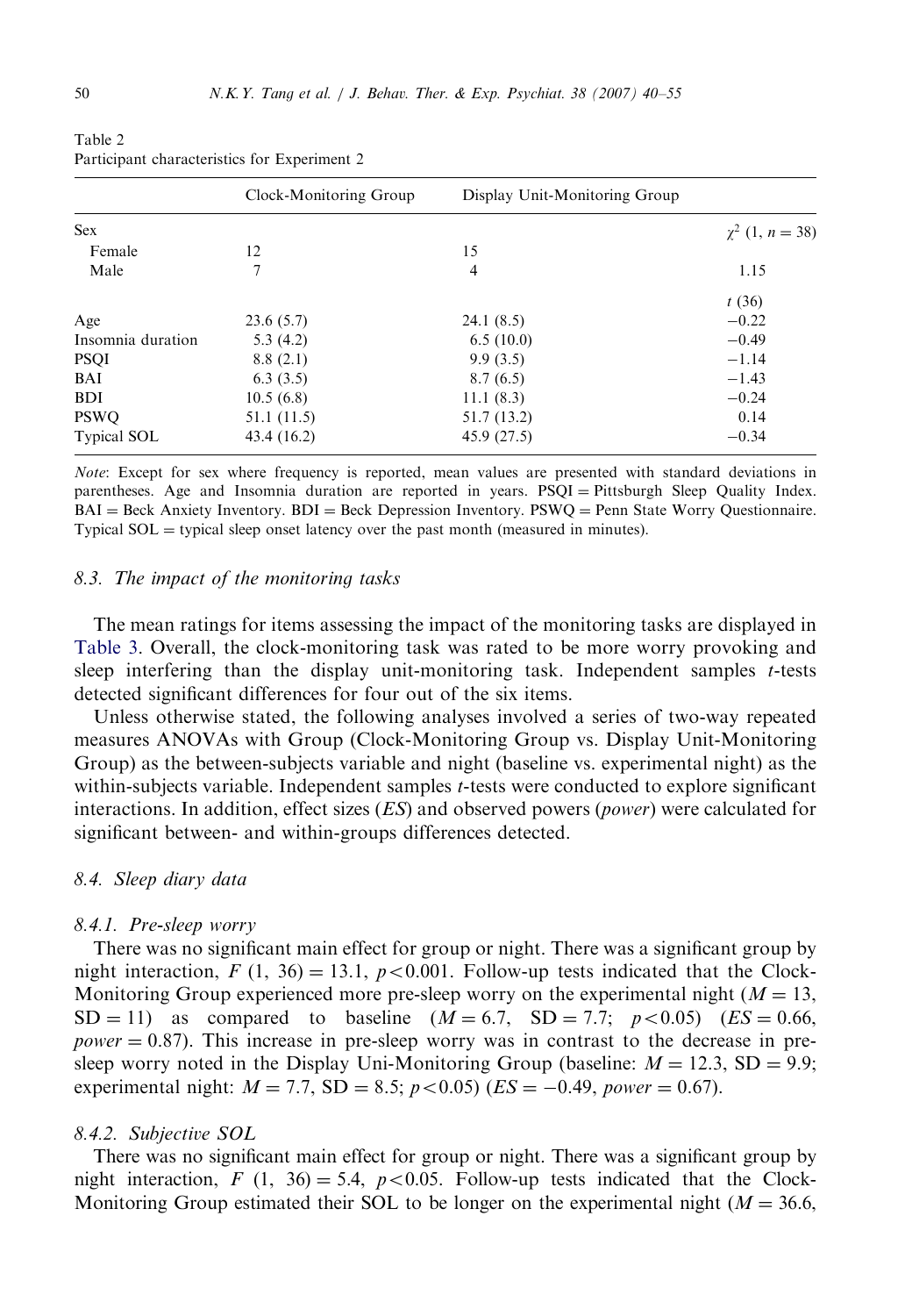| To what extent, if at all, did the task                                                               | Clock-Monitoring<br>Group | Display Unit-<br>Monitoring Group | t(36) | $\boldsymbol{p}$ |
|-------------------------------------------------------------------------------------------------------|---------------------------|-----------------------------------|-------|------------------|
| make you become more aware of the passing $6.9(2.8)$<br>of the time?'                                 |                           | 4.2(3.3)                          | 2.76  | $0.009**$        |
| make it difficult to fall asleep?                                                                     | 4.6(2.6)                  | 2.4(1.8)                          | 3.02  | $0.005**$        |
| make you feel more frustrated about not<br>being able to fall asleep quickly?                         | 5.1(3.1)                  | 1.6(2.2)                          | 3.96  | $0.000***$       |
| make you worry that you are not going to get $(4.7)(3.8)$<br>'enough' sleep?'                         |                           | 1.9(2.0)                          | 2.91  | $0.007**$        |
| make you worry about the effect of not<br>getting to sleep on your performance the<br>following day?' | 3.8(3.4)                  | 2.0(2.4)                          | 1.95  | 0.06             |
| make you worry about losing control over.<br>your sleep?'                                             | 2.0(2.6)                  | 1.2(2.1)                          | 1.10  | 1.10             |

<span id="page-11-0"></span>

| Table 3 |  |  |                                                     |  |
|---------|--|--|-----------------------------------------------------|--|
|         |  |  | Mean ratings for the impact of the monitoring tasks |  |

Note: Standard deviations appear in parentheses. Response scale for all six questions: 0 not at all to 10 very much so. \*\* $p < 0.01$ , \*\*\* $p < 0.001$ .

 $SD = 18.5$ ) as compared to baseline  $(M = 27.4, SD = 13.4)$   $(p < 0.05; ES = 0.57,$  $power = 0.77$ ). In contrast, the Display Unit-Monitoring Group estimated their SOL to be shorter on the experimental night ( $M = 23.9$ , SD = 14.8) as compared to baseline ( $M = 32.1$ ,  $SD = 25.0$ ), although this difference did not reach statistical significance. Further, on the experimental night, the subjective SOL estimate provided by the Clock-Monitoring Group was longer than that given by the Display Unit-Monitoring Group ( $p < 0.05$ ;  $ES = 0.75$ ,  $power = 0.74$ ). Similar between-groups difference was not noted at baseline.

## 8.5. Actigraphy data

#### 8.5.1. Objective SOL

There was no significant main effect for Group or Night. There was no interaction. At baseline, the mean objective SOLs were  $10.9 \text{ min (SD} = 9.7)$  for the Clock-Monitoring Group and  $11.2 \text{min}$  (SD = 7.1) for the Display Unit-Monitoring Group. On the experimental night, the mean objective SOLs were  $12.3 \text{ min (SD} = 9.5)$  for the Clock-Monitoring Group and 12.8 min  $(SD = 7.4)$  for the Display Unit-Monitoring Group.

## 8.6. Discrepancy between subjective and objective SOL

To index misperception of SOL, a discrepancy score was calculated by subtracting the objective from the subjective SOL estimates, such that a positive value denotes an overestimation, a negative value an underestimation. As depicted in [Fig. 1,](#page-12-0) no significant main effect was observed for Group or Night. But there was a significant group by night interaction,  $F(1, 35) = 4.3$ ,  $p < 0.05$ , such that on the experimental night, the degree of SOL overestimation demonstrated by the Clock-Monitoring Group  $(M = 24.3,$  $SD = 20.0$ ) was greater than the Display Unit-Monitoring Group ( $M = 10.8$ ,  $SD = 13.8$ ) ( $p < 0.05$ ;  $ES = 0.78$ , power = 0.76). No similar between-groups difference was noted at baseline (Clock-Monitoring Group:  $M = 16.4$ , SD = 13.6; Display Unit-Monitoring Group:  $M = 16.0$ , SD = 10.4).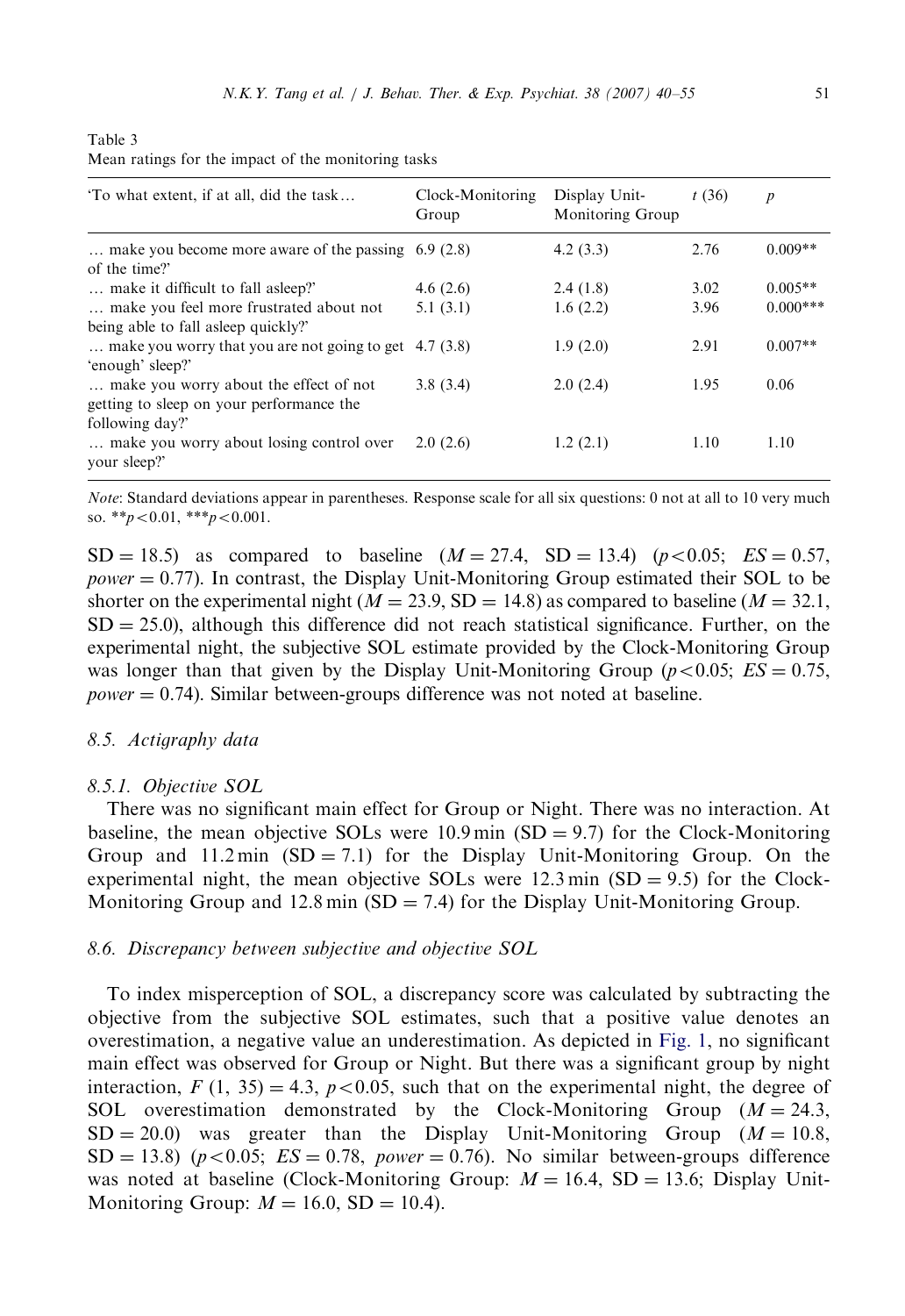<span id="page-12-0"></span>

Fig. 1. Overestimation of SOL by group and night. *Note*: \*Due to data file corruption, the sample size of the Display Unit-Monitoring Group was reduced from 19 to 18 for the above analysis.

## 9. Discussion

Consistent with the first hypothesis, the Clock-Monitoring Group had a higher pre-sleep worry score on the experimental night relative to the baseline night. Further, it was evident from the impact ratings that the clock-monitoring task was more worry provoking compared to the display unit-monitoring task. These findings, together, lend support to the suggestion that monitoring for sleep-related threat fuels worry ([Harvey, 2002](#page-14-0)) and provide an empirical rationale for advising patients with insomnia to put the clock out of view whilst trying to get to sleep ([Bearpark, 1994](#page-14-0); [Hauri, 1991;](#page-15-0) [Morin, 1993](#page-15-0)). Interestingly, the Display Unit-Monitoring Group showed a significant decrease in their pre-sleep worry on the experimental night relative to the baseline night. According to cognitive models of attention ([Baddeley, 1986](#page-14-0); [Shallice, 1988\)](#page-15-0), the execution of information processing tasks rely on limited capacity. It is plausible that the digit display unit monitoring was a task so engaging that it occupied most of the cognitive space available, thereby providing an effective distractor from unwanted pre-sleep worries. This interpretation is consistent with findings of a previous experimental study [\(Harvey](#page-14-0) & [Payne, 2002\)](#page-14-0).

Regarding the impact of clock monitoring on sleep, only the subjective sleep data (as provided by sleep diary), not the objective sleep data (as provided by actigraphy), suggested that the Clock-Monitoring Group experienced a longer SOL compared to the Display Unit-Monitoring Group. These findings are in partial accordance with the second hypothesis that the Clock-Monitoring Group would take longer to get to sleep than the Display Unit-Monitoring Group. There are at least two possible explanations for the disconcordance between the subjective and objective sleep estimates. First, it may be argued that the lack of a corresponding increase in objective SOL estimates in the Clock-Monitoring Group is an artifact of the insensitivity of actigraph in detecting quiet wakefulness. However, this account is not entirely convincing as corresponding increases in objective SOL were detected in the monitoring groups in Experiment 1. Future research employing polysomnography would clarify this issue. Second, it is possible that *subjective*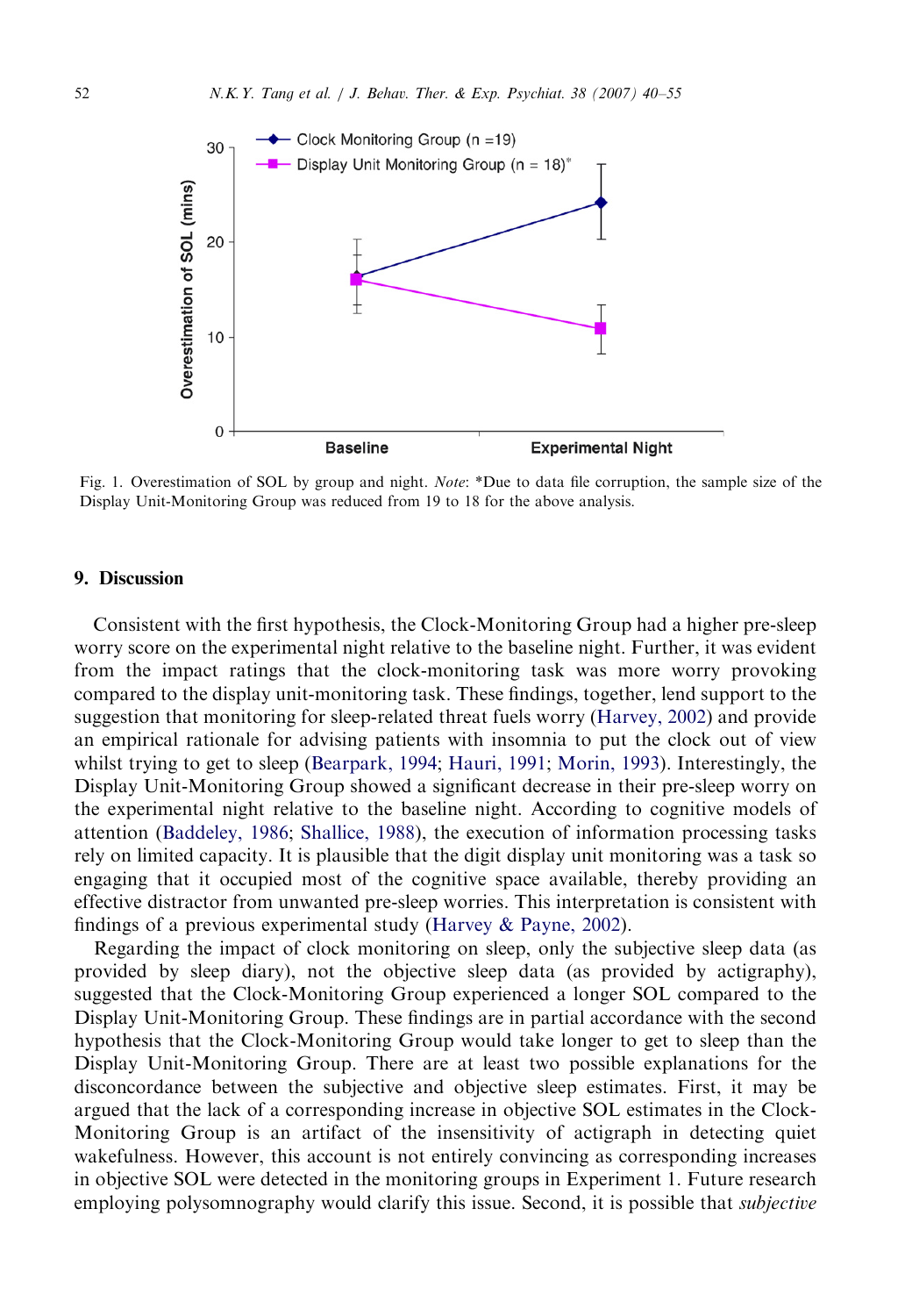sleep perception and *objective* sleep are two separate response systems that do not react to pre-sleep monitoring and worry to the same extent. Regardless of the reason, this pattern of findings is consistent with previous research indicating greater reactivity in subjective sleep measures relative to objective sleep measures (e.g., [Edinger, Wohlgemuth, Radtke,](#page-14-0) [Marsh,](#page-14-0) [& Quillian, 2001](#page-14-0); [Haynes, Adams,](#page-15-0) [& Franzen, 1981\)](#page-15-0). The findings of the present study hint at the 'potential importance of considering subjective and objective data as separate factors in explanatory models' ([Wicklow & Espie, 2000, p. 690](#page-15-0)).

The third hypothesis was that clock-monitors would exhibit more misperception of sleep relative to display unit-monitors. In support, the discrepancy between the subjective and objective estimates of SOL in the Clock-Monitoring Group (mean SOL overestima $t$  tion  $= 24.3$  min) was greater compared to the Display Unit-Monitoring Group (mean SOL overestimation  $= 10.8$  min) on the experimental night. Extending the findings of Experiment 1, these results suggest that monitoring for sleep-related threat, instead of a neutral object, during the pre-sleep period contributes to misperception of sleep [\(Harvey,](#page-14-0) [2002](#page-14-0)). It is plausible that, as suggested by [Borkovec \(1982\)](#page-14-0), the pre-sleep worry (triggered by monitoring for sleep-related threat) constitutes the psychological basis for distorted perception of time. Consistent with Borkovec's suggestion, we found an increase in the presleep worry score from baseline to the experimental night to be positively correlated with the increase in SOL overestimation  $(r = 0.54, p < 0.001$ , two-tailed). Of course, it is recognised that correlation does not implicate causality nor suggest the direction of the relationship. However, we note that empirical evidence not reliant on correlation has begun to accrue suggestive of pre-sleep cognitive arousal causing misperception of sleep (e.g., [Tang & Harvey, 2004a, b, 2005\)](#page-15-0).

To maximise methodological rigour, the present study chose to examine the impact of clock monitoring by experimentally assigning participants to monitor the clock during the pre-sleep period. Further investigation is warranted to examine whether or not the impact of clock monitoring vary as a function of people's natural tendency to monitor the clock. Also, the present experiment limits its scope of investigation to sleep-related worries as one mechanism mediating sleep difficulty. Future research should consider exploring the effect of clock monitoring on non-sleep-related worries, physiological arousal [\(Bonnet & Arand,](#page-14-0) [1992](#page-14-0)), and cortical arousal [\(Perlis, Giles, Mendelson, Bootzin,](#page-15-0) & [Wyatt, 1997](#page-15-0)), which have also been put forward as possible mechanisms mediating sleep onset and sleep perception. Finally, the present experiment employed a relatively small non-treatment-seeking insomnia sample drawn from a university town. This might have led to relatively low effect sizes and observed powers on several analyses. The extent to which the current findings can be generalised to treatment-seeking insomnia patients remains to be determined in future studies using a larger and more representative sample.

# 10. Conclusion

This paper has presented two experiments that examined the role of clock monitoring in insomnia. Whilst mixed results were found for the relationship between clock monitoring and objective sleep, evidence from both experiments confirms the association between clock monitoring, pre-sleep worry and subjective sleep. Specifically, it was found that participants instructed to monitor the clock as they fell asleep reported increased pre-sleep worry and longer SOL and overestimated their SOL, compared to participants instructed not to monitor the clock or to perform a control monitoring task (i.e., to monitor a digit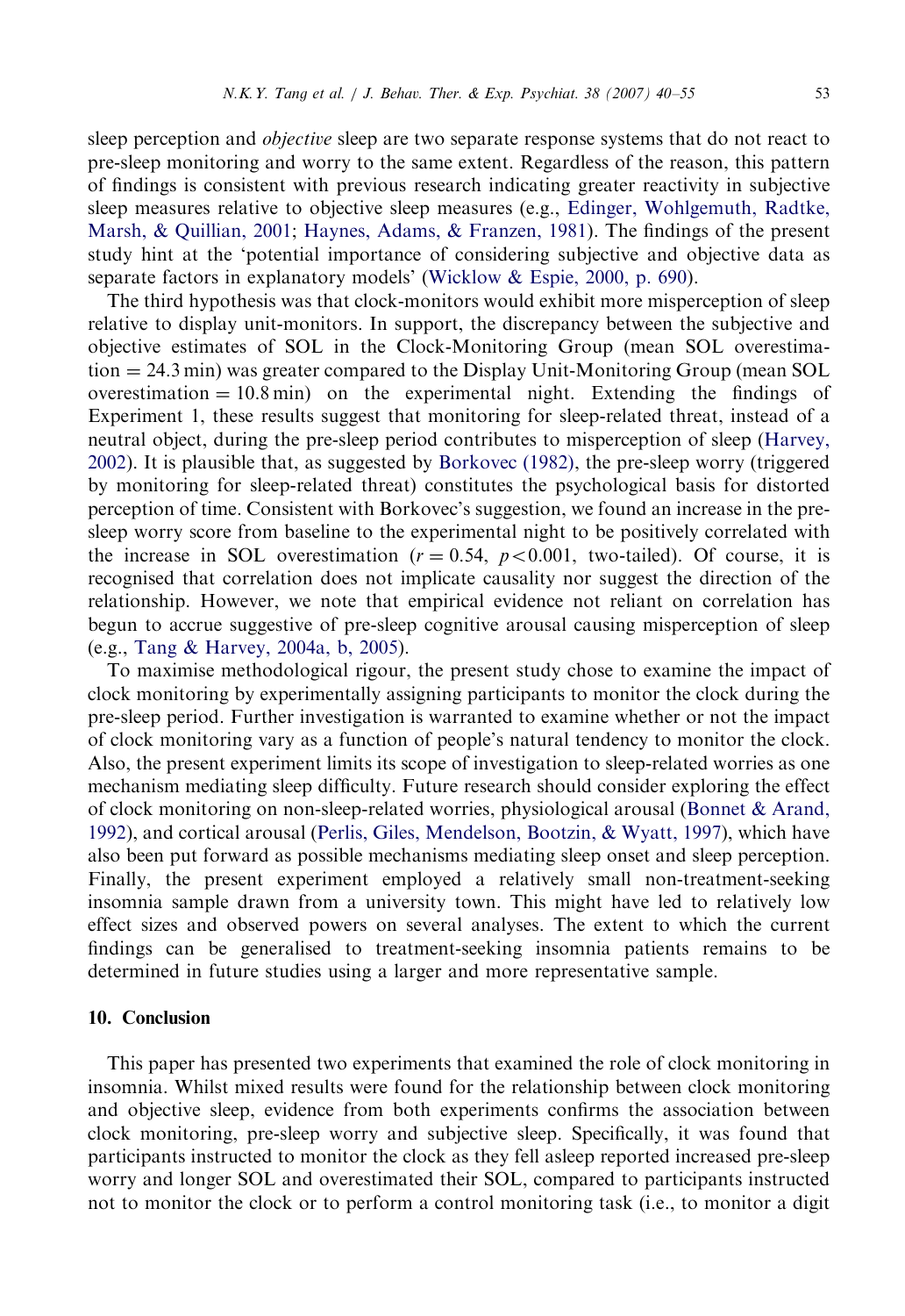<span id="page-14-0"></span>display unit). These findings are consistent with previous clinical observations that clock monitoring during the pre-sleep period is not conducive to sleep (Bearpark, 1994; [Hauri,](#page-15-0) [1991](#page-15-0); [Morin, 1993\)](#page-15-0) and provide empirical support for the hypothesis that monitoring for sleep-related threat, in this case the clock, contributes to insomnia by fuelling pre-sleep worry and exacerbating misperception of sleep (Harvey, 2002). They also add to the evidence that has amassed recently on the importance of attentional processes in chronic insomnia (e.g., [Jones, Macphee, Broomfield, Jones,](#page-15-0) [& Espie, 2005](#page-15-0); [Neitzert Semler &](#page-15-0) [Harvey, 2004, in press;](#page-15-0) [Taylor, Espie, & White, 2003](#page-15-0)).

#### Acknowledgement

The authors thankfully acknowledge Rad Babic for his help in the process of building the digit display unit. This research was supported by the Wellcome Trust (Grant reference number 065913).

#### References

- American Psychiatric Association. (1994). Diagnostic and statistical manual of mental disorders (4th ed.). Washington, DC: Author.
- Ansfield, M. E., Wegner, D. M., & Bowser, R. (1996). Ironic effects of sleep urgency. Behaviour Research and Therapy, 34, 523–531.
- Baddeley, A. (1986). Working memory (Oxford Psychology Series, No. 11). New York: Oxford University Press.
- Beck, A. T., Emery, G., & Greenberg, R. L. (1985). Anxiety disorders and phobias: A cognitive perspective. New York: Basic Books.
- Beck, A. T., Epstein, N., Brown, G., & Steer, R. A. (1988). An inventory for measuring clinical anxiety: Psychometric properties. Journal of Consulting and Clinical Psychology, 56, 893–897.
- Beck, A. T., Ward, C. H., Mendelson, M., Mock, J., & Erbaugh, J. J. (1961). An inventory for measuring depression. Archives of General Psychiatry, 4, 53–63.
- Bearpark, H. (1994). Overcoming Insomnia (what is causing your sleeplessness and what you can do about it). Australia: Gore & Osment Publications.
- Blood, M. L., Sack, R. L., Percy, D. C., & Pen, J. C. (1997). A comparison of sleep detection by wrist actigraphy, behavioural response, and polysomnography. Sleep, 20, 388–395.
- Bonnet, M. H., & Arand, D. L. (1992). Caffeine use as a model of acute and chronic insomnia. Sleep, 15, 526–536.

Borkovec, T. D. (1982). Insomnia. Journal of Consulting and Clinical Psychology, 50, 880–895.

- Buysse, D. J., Reynolds, C. F., III, Monk, T. H., Berman, S. R., & Kupfer, D. J. (1989). The Pittsburgh Sleep Quality Index: A new instrument for psychiatric practice and research. Psychiatry Research, 28, 193-213.
- Clark, D. M. (1999). Anxiety disorders: Why they persist and how to treat them. Behaviour Research and Therapy, 37, S5–S27.
- Cole, R. J., Kripke, D. F., Gruen, W., Mullaney, D. J., & Gillin, J. C. (1992). Automatic sleep/wake identification from wrist activity. Sleep, 15, 461–469.
- Edinger, J. D., Wohlgemuth, W. K., Radtke, R. A., Marsh, G. R., & Quillian, R. E. (2001). Cognitive behavioral therapy for treatment of chronic primary insomnia: A randomized controlled trail. Journal of the American Medical Association, 285, 1856–1864.
- Ehlers, A., & Breuer, P. (1992). Increased cardiac awareness in panic disorder. Journal of Abnormal Psychology, 101, 371–382.
- Espie, C. A., Brooks, D. N., & Lindsay, W. R. (1989). An evaluation of tailored psychological treatment of insomnia. Journal of Behaviour Therapy and Experimental Psychiatry, 20, 143–153.
- Harvey, A. G. (2000). Pre-sleep cognitive activity: A comparison of sleep-onset insomniacs and good sleepers. British Journal of Clinical Psychology, 39, 275–286.
- Harvey, A. G. (2002). A cognitive model of insomnia. Behaviour Research and Therapy, 40, 869–893.
- Harvey, A. G., & Payne, S. (2002). The management of unwanted pre-sleep thoughts in insomnia: Distraction with imagery versus general distraction. Behaviour Research and Therapy, 40, 267–277.